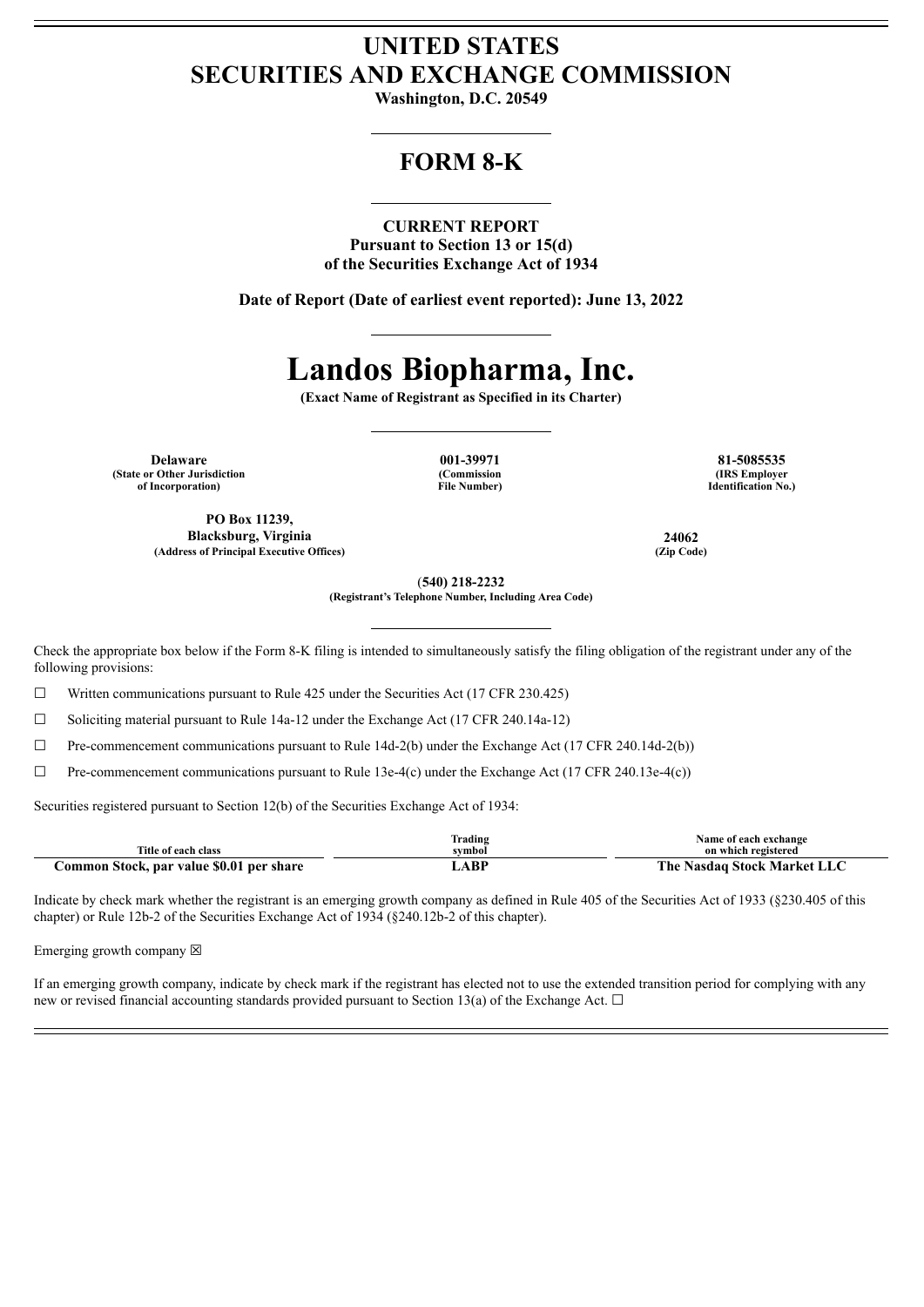### Item 3.01 Notice of Delisting or Failure to Satisfy a Continued Listing Rule or Standard; Transfer of Listing.

On June 13, 2022, Landos Biopharma, Inc. (the "*Company*") received a notice from The Nasdaq Stock Market ("*Nasdaq*") that the Company is not in compliance with Nasdaq's Listing Rule 5450(a)(1), as the minimum bid price of the Company's common stock has been below \$1.00 per share for 30 consecutive business days. The notification of noncompliance has no immediate effect on the listing or trading of the Company's common stock on The Nasdaq Global Market.

The Company has 180 calendar days, or until December 12, 2022, to regain compliance with the minimum bid price requirement. To regain compliance, the minimum bid price of the Company's common stock must meet or exceed \$1.00 per share for a minimum of ten consecutive business days during this 180-calendar day grace period. In the event the Company does not regain compliance with the minimum bid price requirement by December 12, 2022, the Company may be eligible for an additional 180-calendar day compliance period if it elects to transfer to The Nasdaq Capital Market to take advantage of the additional compliance period offered on that market. To qualify, the Company would be required to meet the continued listing requirement for market value of publicly held shares and all other initial listing standards for The Nasdaq Capital Market, with the exception of the bid price requirement, and would need to provide written notice of its intention to cure the bid price deficiency during the second compliance period. The Company's failure to regain compliance during this period could result in delisting.

The Company intends to actively monitor the bid price of its common stock and will consider available options to regain compliance with the listing requirements. There can be no assurance that the Company will be able to regain compliance with Nasdaq's Listing Rule 5450(a)(1) or will otherwise be in compliance with other Nasdaq listing criteria.